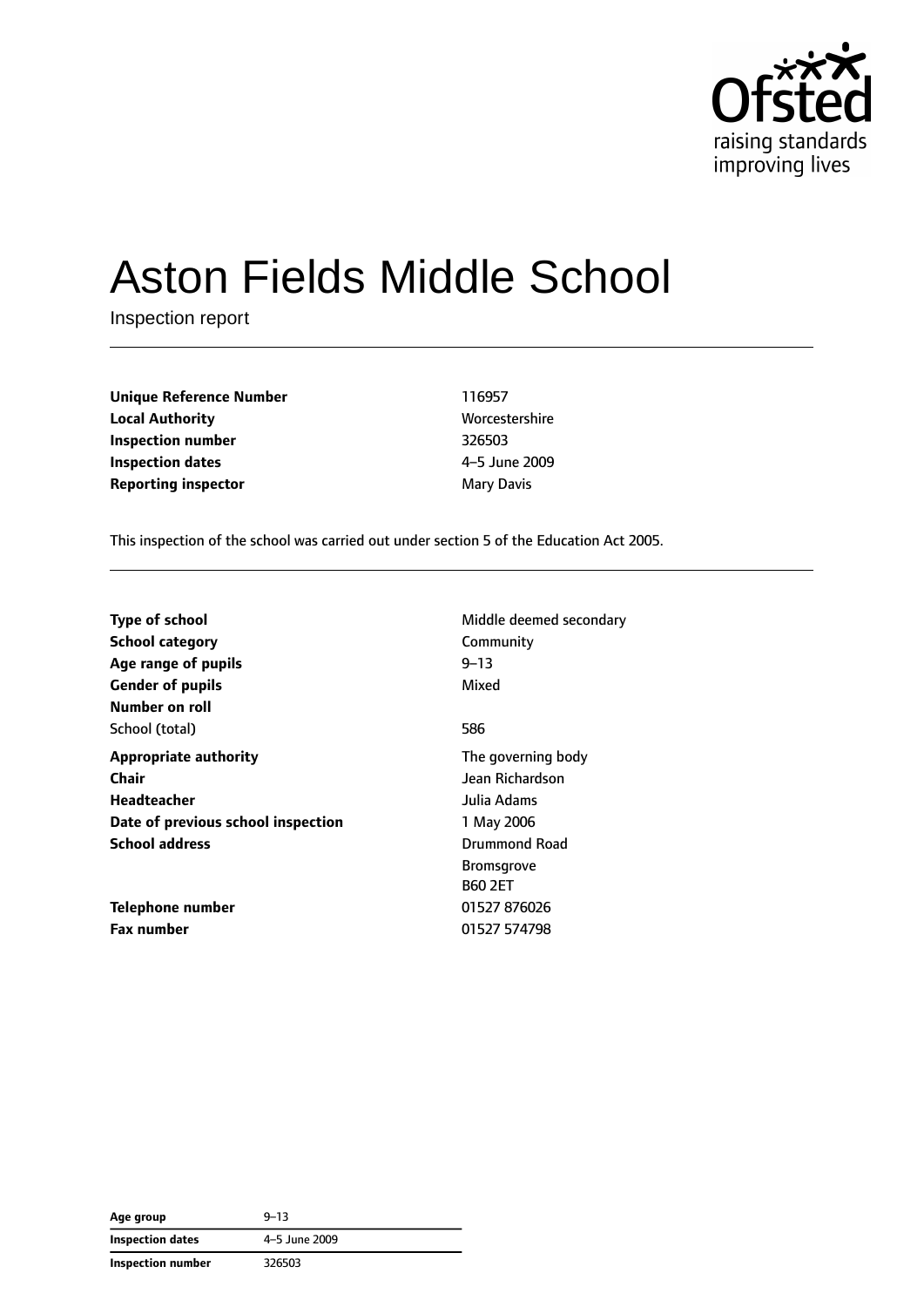.

<sup>©</sup> Crown copyright 2009

Website: www.ofsted.gov.uk

This document may be reproduced in whole or in part for non-commercial educational purposes, provided that the information quoted is reproduced without adaptation and the source and date of publication are stated.

Further copies of this report are obtainable from the school. Under the Education Act 2005, the school must provide a copy of this report free of charge to certain categories of people. A charge not exceeding the full cost of reproduction may be made for any other copies supplied.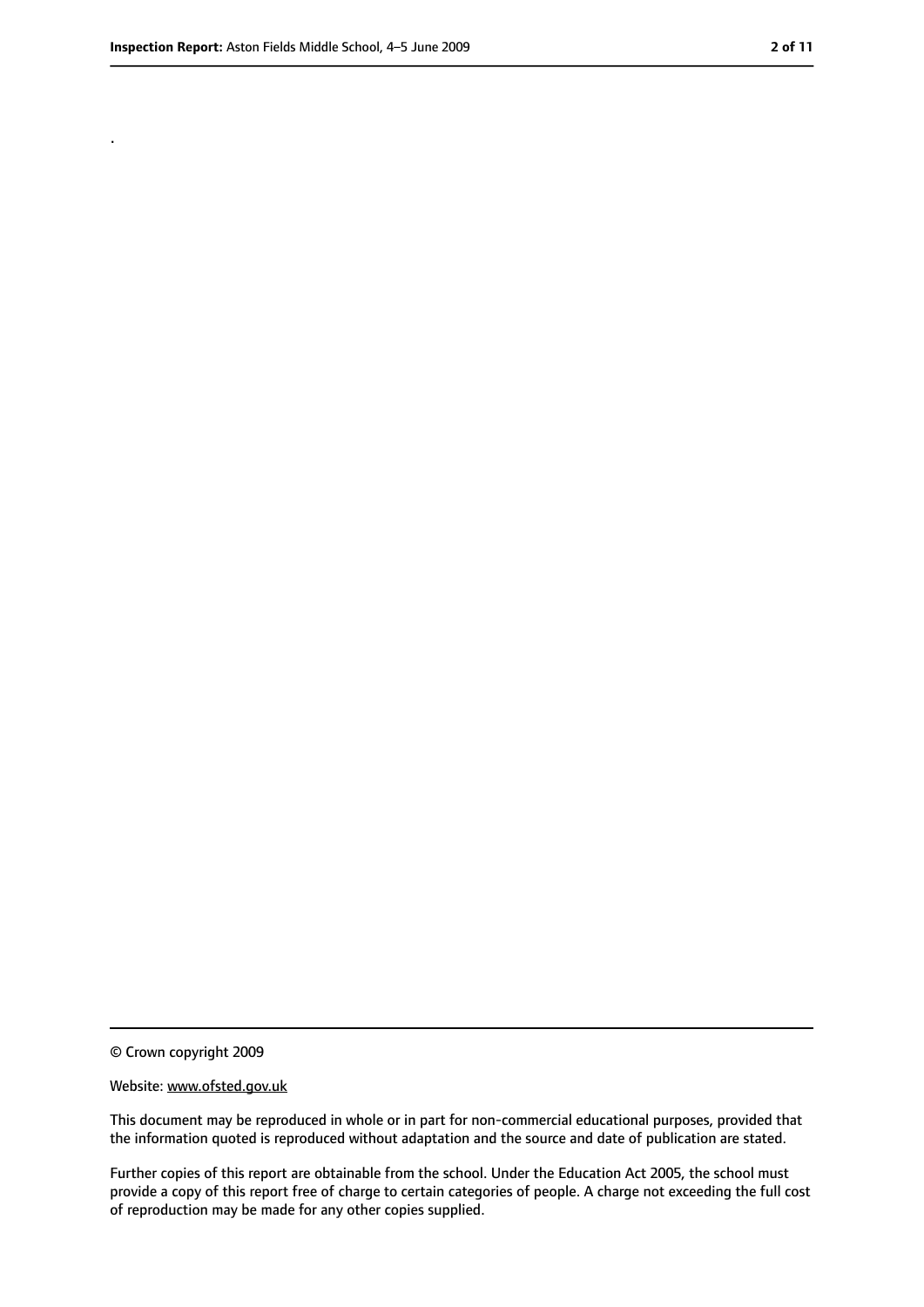# **Introduction**

The inspection was carried out by three additional inspectors.

## **Description of the school**

Aston Fields Middle School serves the community in the south east of Bromsgrove. The school population reflects the socio-economic diversity of the catchment area. The majority of students are from White British backgrounds. The proportion of students who have learning difficulties and/or disabilities is average. However, the proportion of students who have statements of special educational needs is below average.

## **Key for inspection grades**

| Outstanding  |
|--------------|
| Good         |
| Satisfactory |
| Inadequate   |
|              |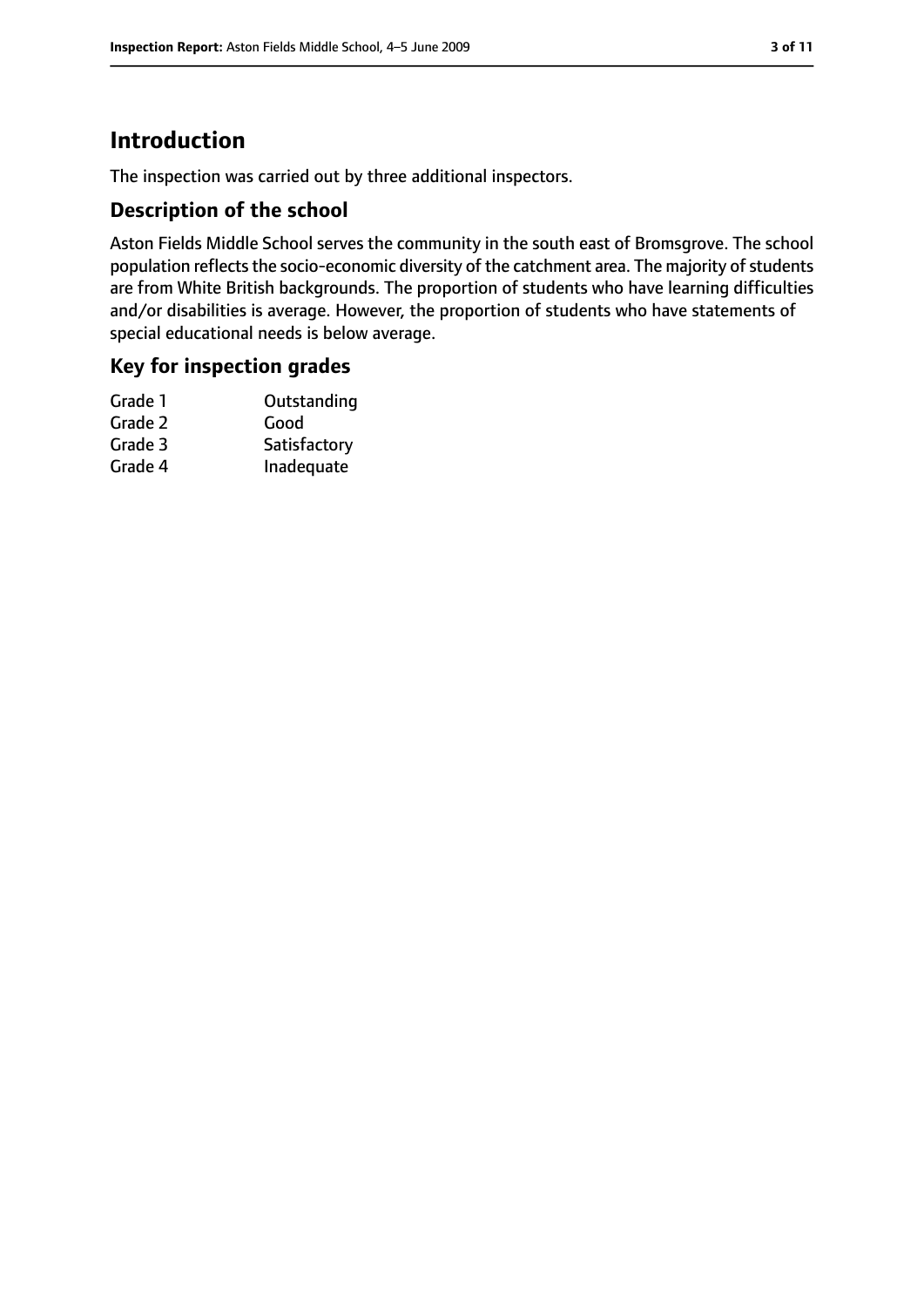# **Overall effectiveness of the school**

#### **Grade: 4**

In accordance with section 13 (3) of the Education Act 2005, Her Majesty's Chief Inspector is of the opinion that this school requires significant improvement, because it is performing significantly less well than in all the circumstances it could reasonably be expected to perform. The school is therefore given a notice to improve. Significant improvement is required in relation to the progress made by students in Key Stage 2.

Students make inadequate progressin their work to the end of Year 6. There has been a declining picture over a three year period and in 2008 rates of progress were very low when compared to the national average, particularly in English and mathematics. Senior leaders, while recognising the underachievement, have not yet taken sufficient action to reverse this trend. They have been too focused on using strategies such as booster classes to raise standards and have only recently recognised that the overall quality of teaching in the classroom needs to be improved. They have set insufficiently challenging targets and have not monitored the impact of their actions sufficiently frequently to ensure students meet their targets. In too many lessons all students are set the same work resulting in the most able students not being sufficiently challenged and the least able receiving insufficient support. The school's leaders have taken more positive steps during the current academic year with the result that progress in Key Stage 2 is showing signs of improvement, particularly in mathematics.

In Key Stage 3 students make rapid progress. They are provided with a more exciting curriculum that provides opportunities to undertake active and creative tasks. This is enriched by a wide range of events such as forensic workshops for Year 7. Although there are outstanding elements to the curriculum, including a wide range of extra-curricular activities that are greatly enjoyed by the students, in Key Stage 2 the opportunities for enrichment are fewer. Therefore the curriculum isjudged to be satisfactory overall. The quality of teaching and learning issatisfactory because, although some good and outstanding teaching was seen during the inspection, it is inconsistent across the school. Students' personal development and well-being are good. Although some parents expressed concern about poor behaviour, students behaved well during the inspection and were welcoming and polite to inspectors. Year 8 students say that behaviour has 'improved massively' since September when a new system of rewards and sanctions was introduced. Students work well with each other and older ones support younger ones. This is particularly true of Year 8 students who are well prepared for their future by undertaking a variety of leadership roles such as prefects and sports leaders and they are trained as peer mentors. As a result they are mature and responsible young people. Students' understanding of how to stay healthy is good and the school council has ensured that healthy menus are available in the canteen and report that it is growing in popularity. Students greatly value the sporting opportunities offered and there is a good take-up for after-school activities. Most students enjoy coming to school and their attendance is good.

Care, guidance and support are satisfactory. The school has a caring ethos and pastoral care is particularly strong. Students value the support offered by their teachers and learning mentors. Younger students are glowing in their appreciation of the work of the Year 8 peer mentors and feel there is always someone to talk to should they have a problem. Students feel safe, and vulnerable students are well supported. Although the school strives to involve parents in their children's education some parents express concern about the level of communication between school and home and feel that their concerns are not being addressed. Academic guidance is inconsistent. Although students identified as underachieving are regularly mentored, the quality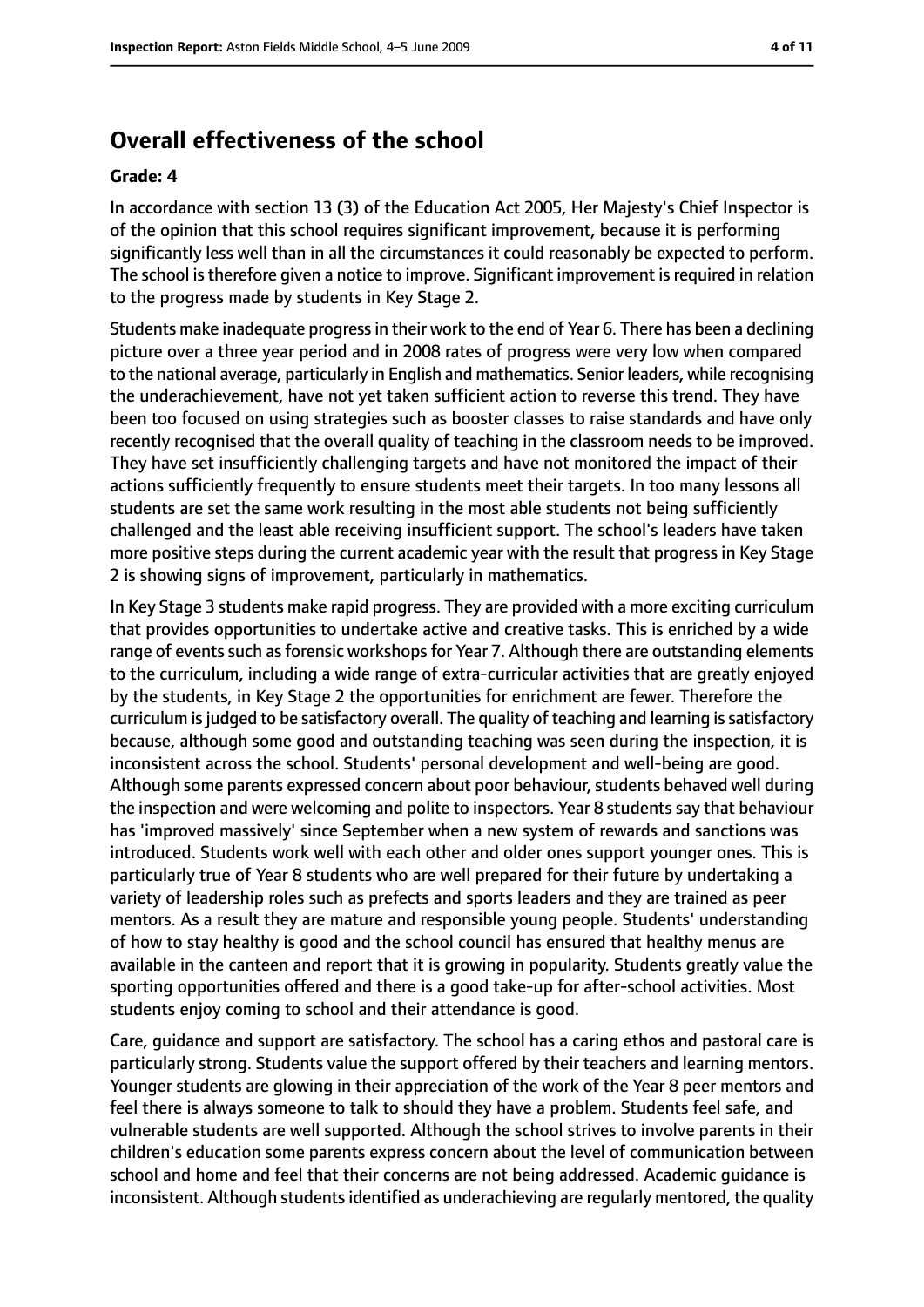of the marking of their work and the advice given about how to improve it are inconsistent, with the result that too many pupils do not know how to reach their targets.

The school promotes community cohesion satisfactorily and has developed partnerships with a variety of international schools. The religious education curriculum, greatly enjoyed by the students, ensures they understand and respect the diversity of faiths in modern British society.

Leadership and management are satisfactory. The headteacher, supported by her senior team, is deeply committed to securing quality in every aspect of the school's work. She works closely with the senior team to ensure that all middle leaders and teachers take responsibility for raising standards and achievement. The leadership team is well supported and challenged by the governing body, which takes an active role within the school. Although the school's effectiveness is not as good as at the time of the last inspection, strategies introduced in recent times to improve the quality of teaching and students' behaviour have been effective. The school's capacity to improve is satisfactory.

## **What the school should do to improve further**

- Raise standards in Key Stage 2 by ensuring that full and frequent use is made of all assessment information to track students' progress, set challenging targets and ensure that underachievement is quickly identified and remedied.
- Ensure all teachers make full use of assessment information to inform their lesson planning so that work is precisely matched to the needs of all students.
- Ensure that students are regularly informed about the progress they are making, so that they have a better understanding about how they can improve their work and reach the targets set.

# **Achievement and standards**

#### **Grade: 4**

In mathematics, Years 7 and 8 students follow a condensed course that enables them to be formally tested a year early. By the time they leave at the end of Year 8, standards have risen to above average. The school's own accurate testing shows that standards are also above average in English and science. This represents good progress from Key Stage 2 to 3. However, the standards reached by students at the end of Year 6 are only broadly average, though they were above average in the national tests at the end of Year 2. This is reflected in the fact that students' rate of progress to the end of Year 6 is in the bottom 10% nationally. Evidence seen during the inspection indicates that although Key Stage 2 students are now making better progress, they are still likely to fall significantly short of the most challenging targets. There is no significant difference between the performance of different ethnic groups. Students with learning difficulties and/or disabilities make similar progress to their peers.

# **Personal development and well-being**

#### **Grade: 2**

Students' spiritual, moral, social and cultural development are good. Cultural richness is celebrated in terms of art, music and drama opportunities. Students greatly enjoy working with professional practitioners in these areas and the art display, including the students' own work, is inspiring. The very effective religious education curriculum enables students to learn about other faiths, to examine their impact on today's British society and to reflect on their own beliefs and opinions. Students throughout the school have a variety of opportunities to take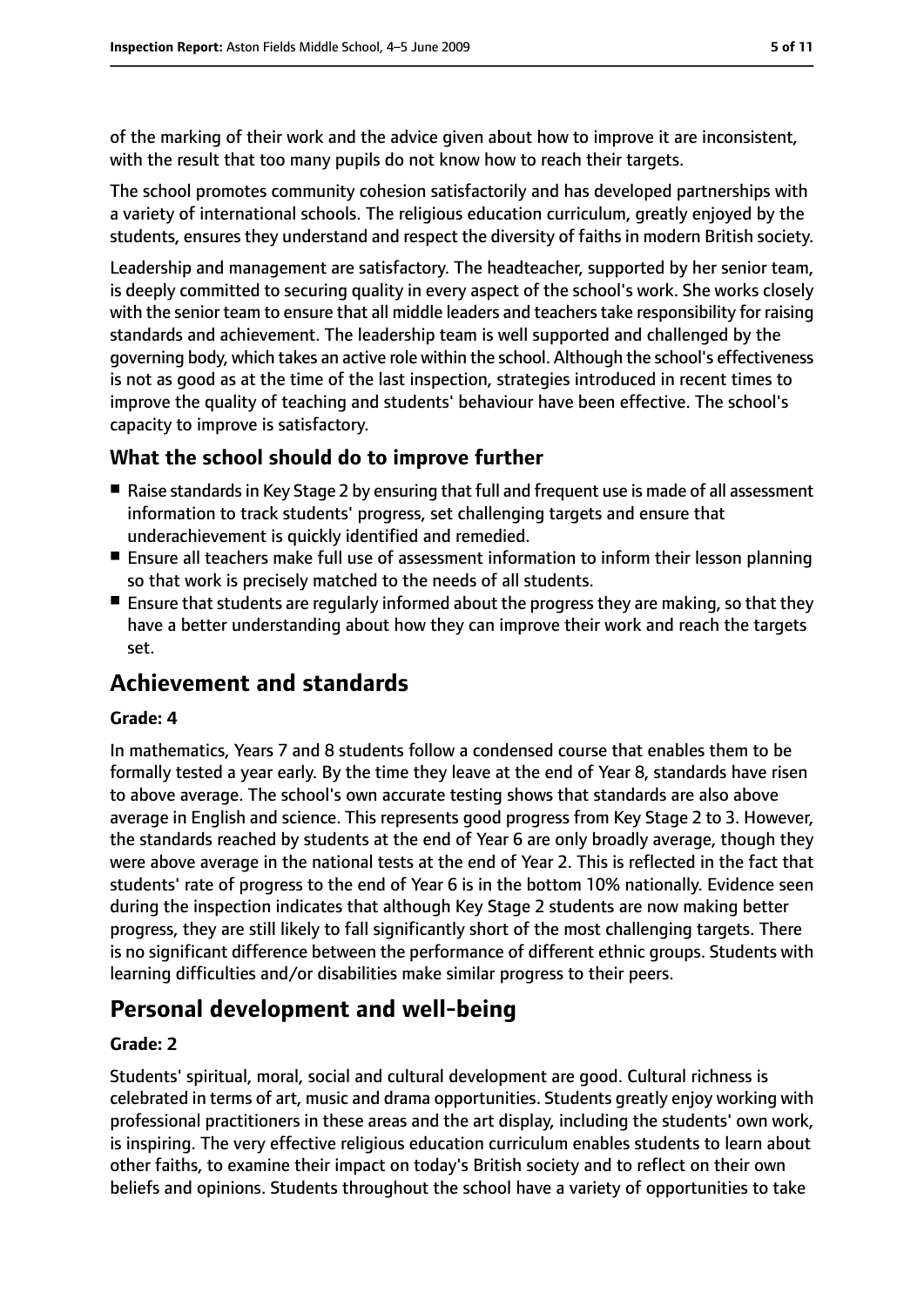on roles of responsibility such as house captains, prefects and trained mentors in Year 8. The school council are proud of their achievements in representing their peers, and sports leaders enjoy working with Year 4 students to aid their transition to the school. Students have a strong sense of community and show their concern for the global community through the work of the eco committee. Events such as the Dragons Den day and opportunities for teamwork, together with students' developing leadership skills, prepare them well for their economic well-being. Most students enjoy coming to school and have positive attitudes to their learning, particularly when the teaching is good or better although enjoyment is less evident in Key Stage 2.

# **Quality of provision**

## **Teaching and learning**

#### **Grade: 3**

Relationships between students and teachers are good and are founded on mutual respect. Students work well together and when given the opportunity they work well independently. Where the teaching is most effective, lessons are well planned to include a variety of active tasks that challenge their thinking and enable them to articulate their reasoning. Teaching assistants are well deployed to ensure that students' needs are met. Learning mentors are particularly effective in managing students with emotional difficultiesto enable them to achieve alongside their peers. Classroom management is good and clear routines are evident to ensure the smooth running of the lesson. Students value the subject knowledge of their teachers and their willingness to provide extra help if they need it. Some parents, however, are concerned that students are not working as hard as they would expect, including at home, and are concerned about the lack of feedback on homework tasks which some parents and students think are insufficiently challenging or relevant to their current studies. In some lessons there is too much teacher direction and as a result the pace of learning is slow. Here students are not actively engaged in their learning or challenged in their thinking. Lesson objectives frequently focus on activities for the lesson rather than what is to be learned. Teachers do not consistently evaluate the learning that has taken place, or use assessment information to plan for the differing abilities within the class, particularly in Years 5 and 6.

### **Curriculum and other activities**

#### **Grade: 3**

Students are offered a broad curriculum, including programmes of support for literacy. Students throughout the school learn French and facilities for art, textiles, food technology and other specialist subjects are impressive, enabling students to experience a wide variety of creative activities. An artist in residence working with students resulted in inspiring work to be exhibited in Worcester cathedral. There are good opportunities, mostly in Key Stage 3, to explore business and enterprise and theatre and media to promote enjoyment and engagement. A wide variety of special days, projects and extra-curricular activities are provided for which there is a high take up. The number of students receiving instrumental lessons is high and students greatly enjoy the variety of visits and events that enrich their normal curriculum. However, the curriculum in Key Stage 2 is more restricted and allows little scope for personalised learning. Opportunities are being missed to use the exciting special events such as the forensic day to stimulate writing and other cross-curricular explorations.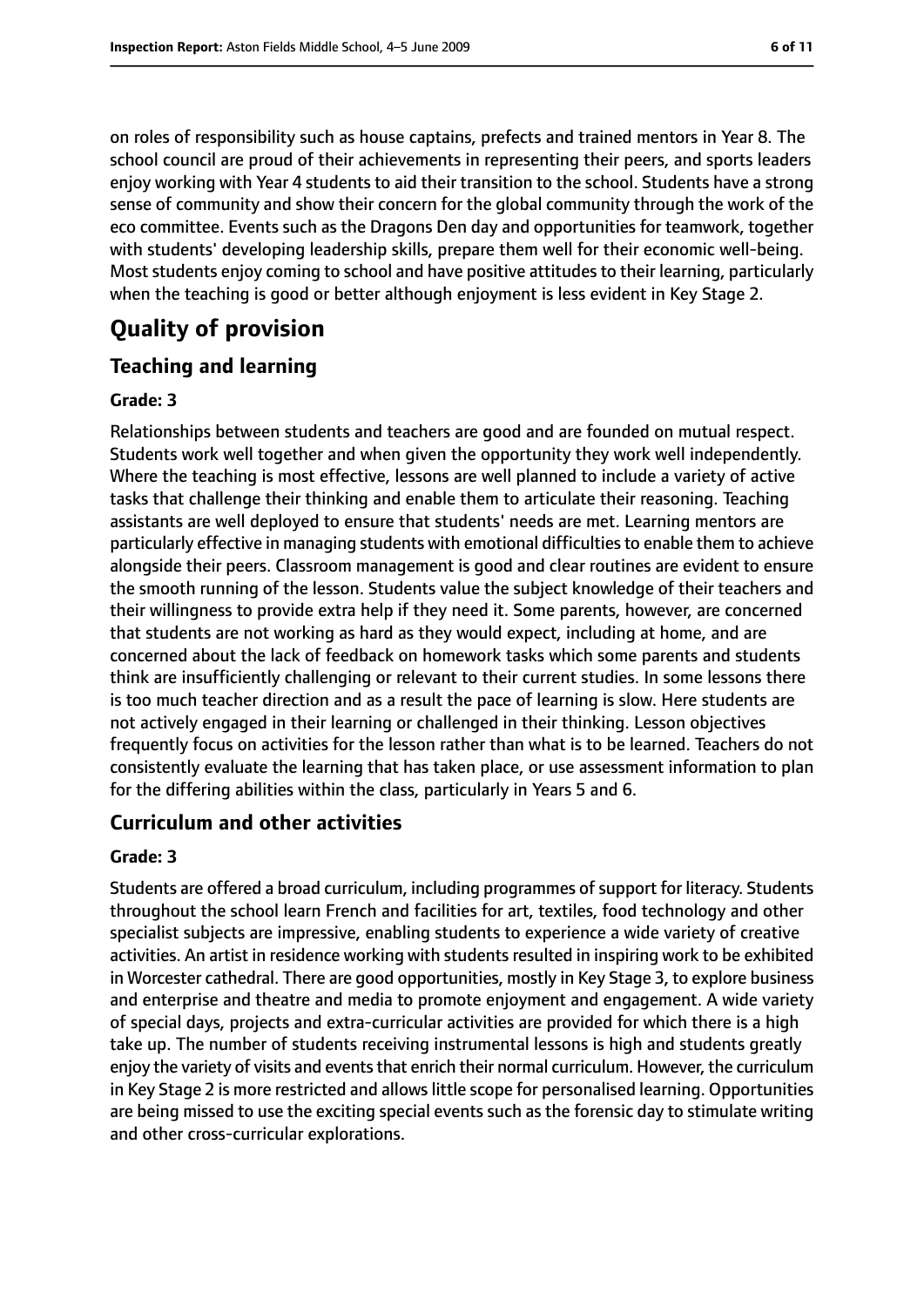#### **Care, guidance and support**

#### **Grade: 3**

The school has a supportive environment where pastoral care is a strong feature. Adults lead by example and the peer mentors in Year 8 are proud of the contribution to the care of younger and vulnerable students that they are able to give. Child protection and safeguarding procedures meet current requirements and vulnerable children are well cared for in partnership with relevant outside agencies. New measures for assessment and tracking the progress of students with learning difficulties and/or disabilities are in place. Improving attendance has been a recent focus and as a result levels have improved to above the national average. Academic guidance is less effective as too many students are vague about their targets and the school's performance tracking and assessment procedures are not consistent enough across all subjects to give an accurate picture of current achievement and standards. Comments made by teachers through the marking of pupils work provides insufficient information to enable them to improve.

# **Leadership and management**

#### **Grade: 3**

Leaders and managers are focused on promoting standards and encouraging the personal development of all students. Middle managers are involved in the self-evaluation process and are held accountable by senior leaders and the governing body. The devolved leadership has a clear view of the school's strengths and weaknesses and has worked hard to ensure that by the time students leave in Year 8, their attainment and personal development is good. However, until recently they have not sufficiently addressed the underachievement in Key Stage 2, or monitored their actions to address this soon enough. This, together with the setting of targets that are insufficiently challenging, has resulted in the declining rates of progress seen at Key Stage 2. Now, the improved monitoring in mathematics and initiatives to improve the quality of teaching and the variety of the curriculum in this key stage are resulting in students making better progress. However, there has been insufficient time for these recent developments to show the full impact across all subjects.

Governors care for the school and are anxious to promote community links. They have supported the leadership in its drive for improvement but have not always challenged them with sufficient rigour.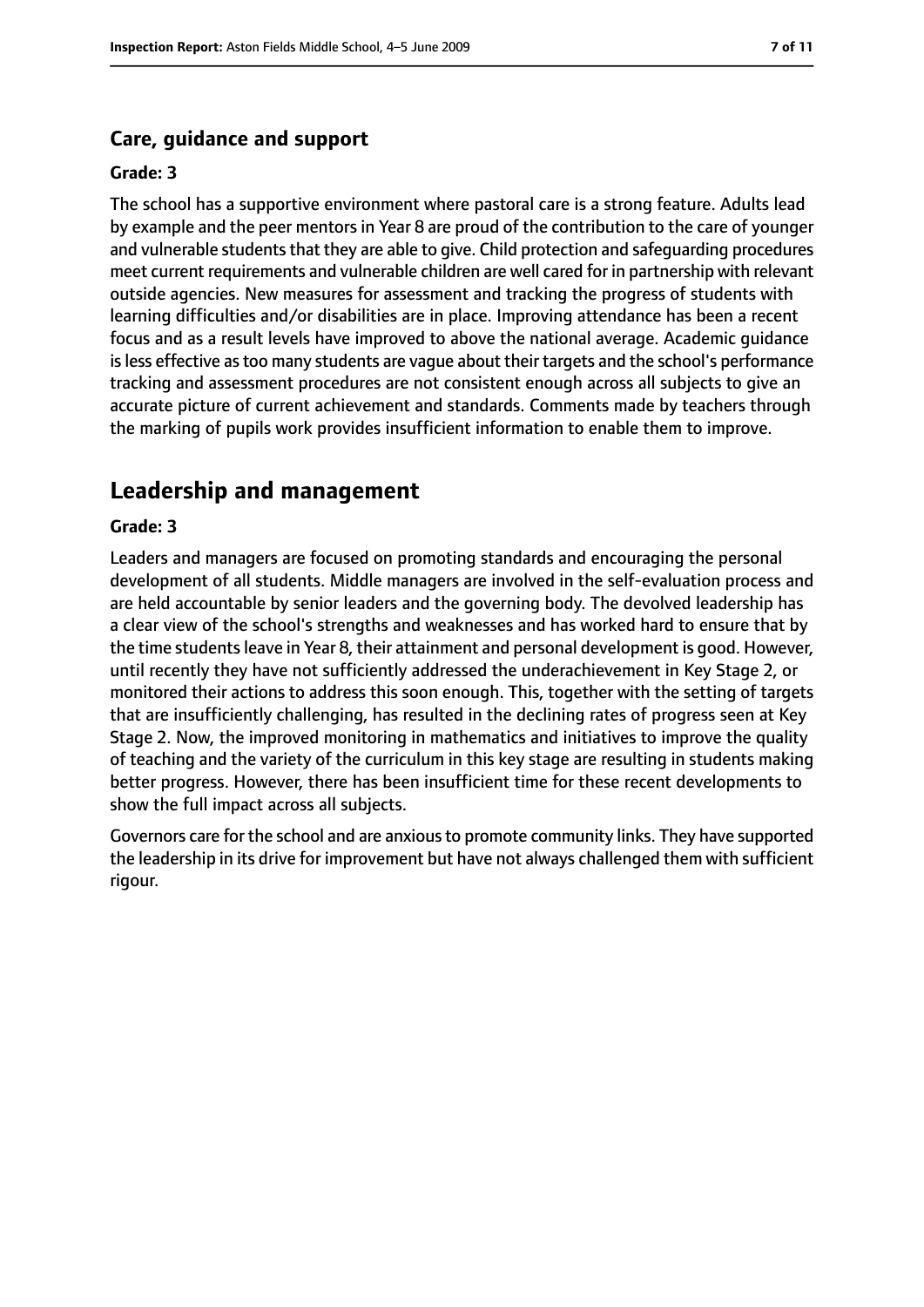**Any complaints about the inspection or the report should be made following the procedures set out in the guidance 'Complaints about school inspection', which is available from Ofsted's website: www.ofsted.gov.uk.**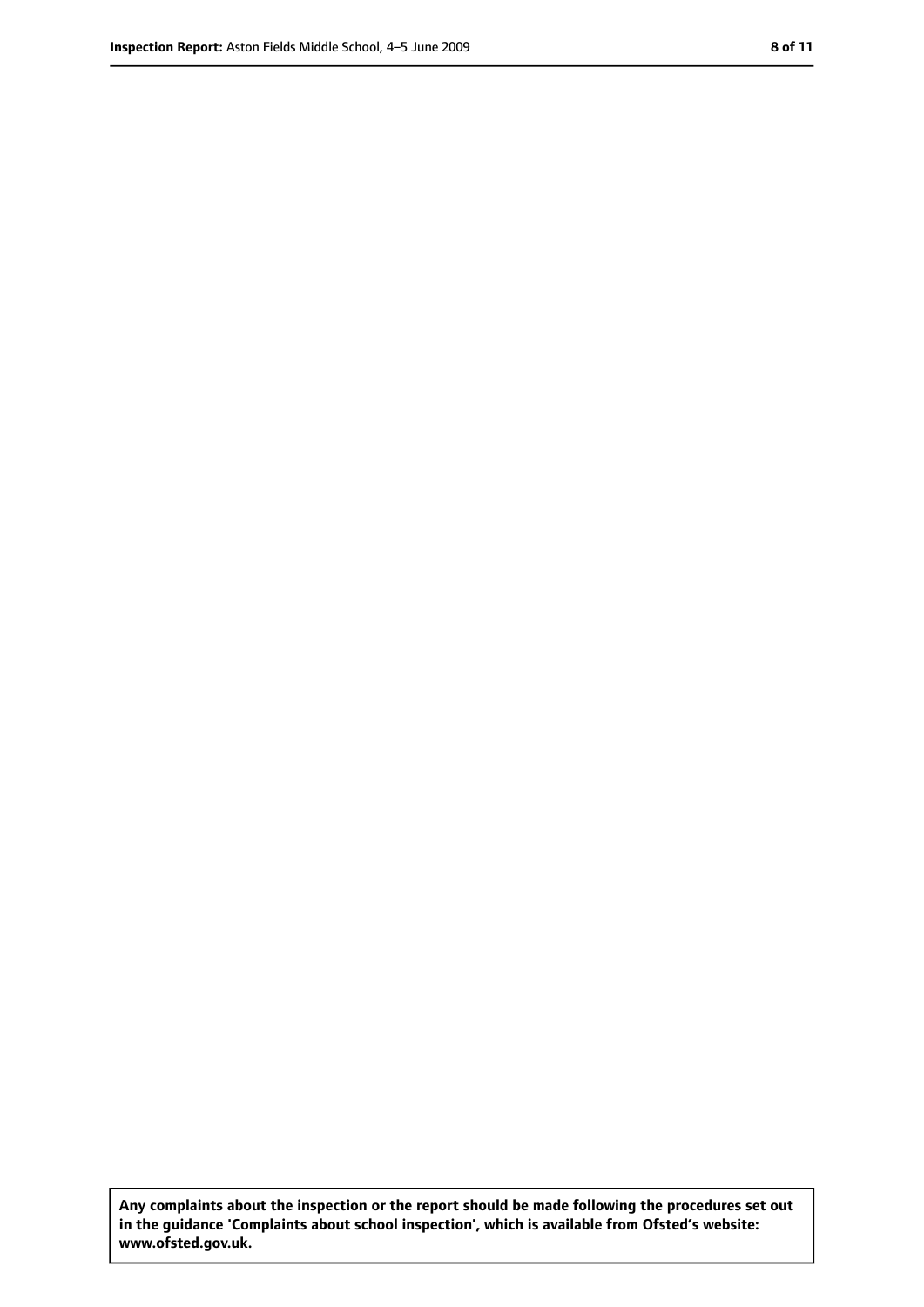# **Inspection judgements**

| ˈ Key to judgements: grade 1 is outstanding, grade 2 good, grade 3 satisfactory, and | <b>School</b>  |
|--------------------------------------------------------------------------------------|----------------|
| arade 4 inadequate                                                                   | <b>Overall</b> |

## **Overall effectiveness**

| How effective, efficient and inclusive is the provision of<br>education, integrated care and any extended services in meeting the<br>needs of learners? | 4   |
|---------------------------------------------------------------------------------------------------------------------------------------------------------|-----|
| Effective steps have been taken to promote improvement since the last<br>inspection                                                                     | Yes |
| How well does the school work in partnership with others to promote learners'<br>well being?                                                            |     |
| The capacity to make any necessary improvements                                                                                                         |     |

# **Achievement and standards**

| How well do learners achieve?                                                                               |  |
|-------------------------------------------------------------------------------------------------------------|--|
| $\vert$ The standards <sup>1</sup> reached by learners                                                      |  |
| How well learners make progress, taking account of any significant variations<br>between groups of learners |  |
| How well learners with learning difficulties and/or disabilities make progress                              |  |

## **Annex A**

<sup>&</sup>lt;sup>1</sup>Grade 1 - Exceptionally and consistently high; Grade 2 - Generally above average with none significantly below average; Grade 3 - Broadly average to below average; Grade 4 - Exceptionally low.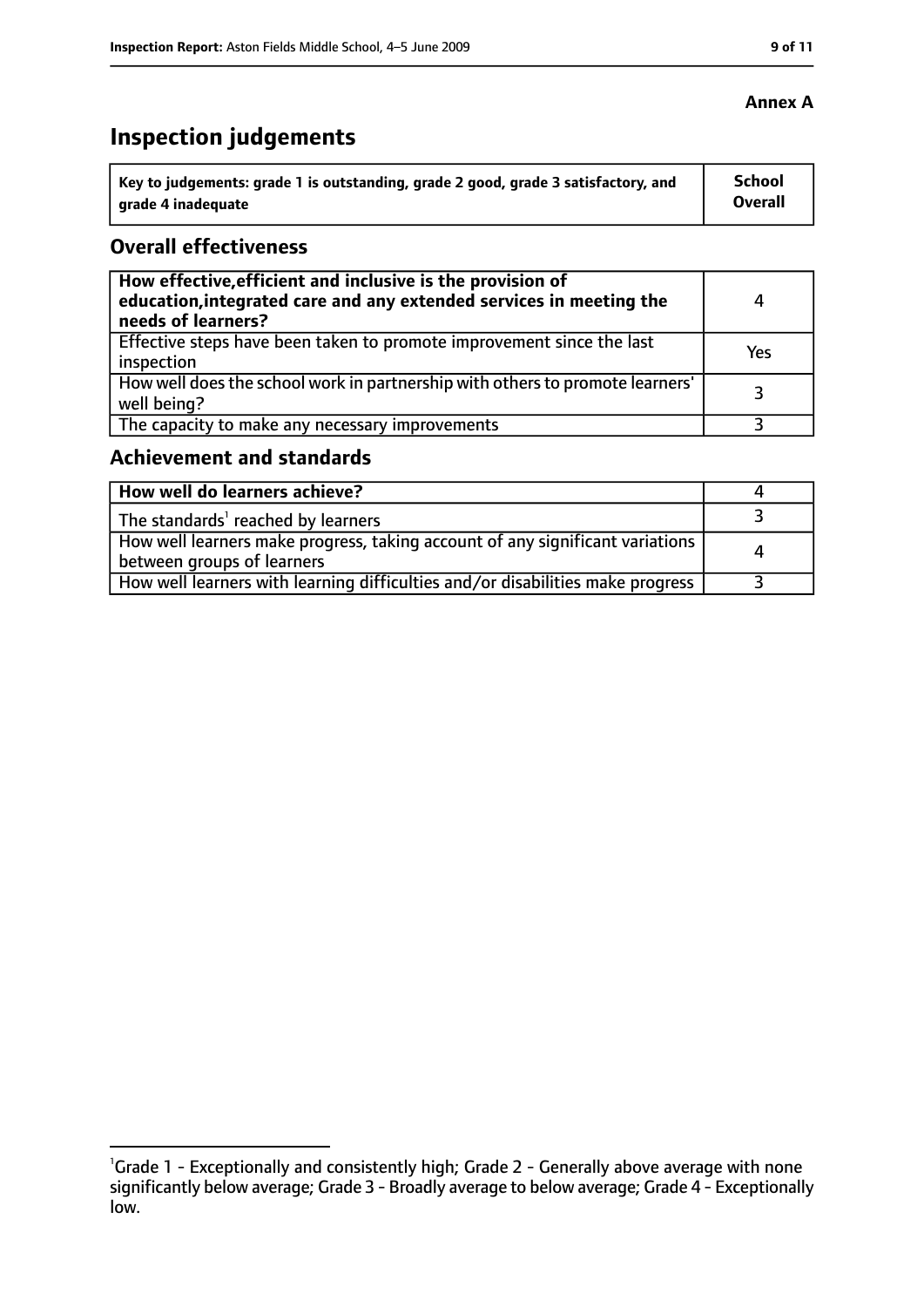# **Personal development and well-being**

| How good are the overall personal development and well-being of the<br>learners?                                 |  |
|------------------------------------------------------------------------------------------------------------------|--|
| The extent of learners' spiritual, moral, social and cultural development                                        |  |
| The extent to which learners adopt healthy lifestyles                                                            |  |
| The extent to which learners adopt safe practices                                                                |  |
| The extent to which learners enjoy their education                                                               |  |
| The attendance of learners                                                                                       |  |
| The behaviour of learners                                                                                        |  |
| The extent to which learners make a positive contribution to the community                                       |  |
| How well learners develop workplace and other skills that will contribute to<br>their future economic well-being |  |

# **The quality of provision**

| How effective are teaching and learning in meeting the full range of<br>learners' needs?                |  |
|---------------------------------------------------------------------------------------------------------|--|
| How well do the curriculum and other activities meet the range of needs and<br>  interests of learners? |  |
| How well are learners cared for, quided and supported?                                                  |  |

# **Leadership and management**

| How effective are leadership and management in raising achievement<br>and supporting all learners?                                              |           |
|-------------------------------------------------------------------------------------------------------------------------------------------------|-----------|
| How effectively leaders and managers at all levels set clear direction leading<br>to improvement and promote high quality of care and education |           |
| How effectively leaders and managers use challenging targets to raise standards                                                                 | 4         |
| The effectiveness of the school's self-evaluation                                                                                               | 3         |
| How well equality of opportunity is promoted and discrimination eliminated                                                                      | 3         |
| How well does the school contribute to community cohesion?                                                                                      | 3         |
| How effectively and efficiently resources, including staff, are deployed to<br>achieve value for money                                          | 3         |
| The extent to which governors and other supervisory boards discharge their<br>responsibilities                                                  | 3         |
| Do procedures for safequarding learners meet current government<br>requirements?                                                                | Yes       |
| Does this school require special measures?                                                                                                      | <b>No</b> |
| Does this school require a notice to improve?                                                                                                   | Yes       |